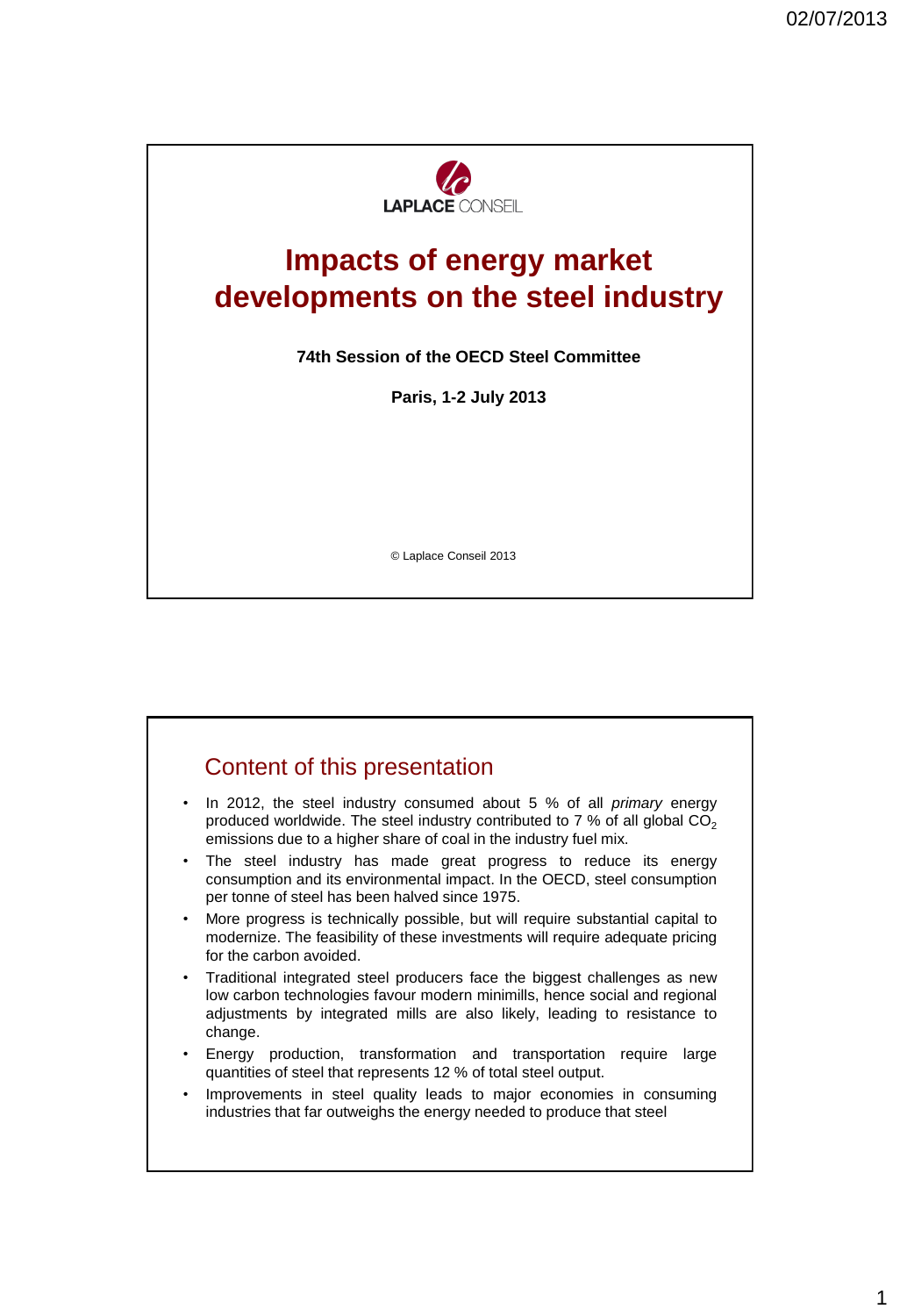

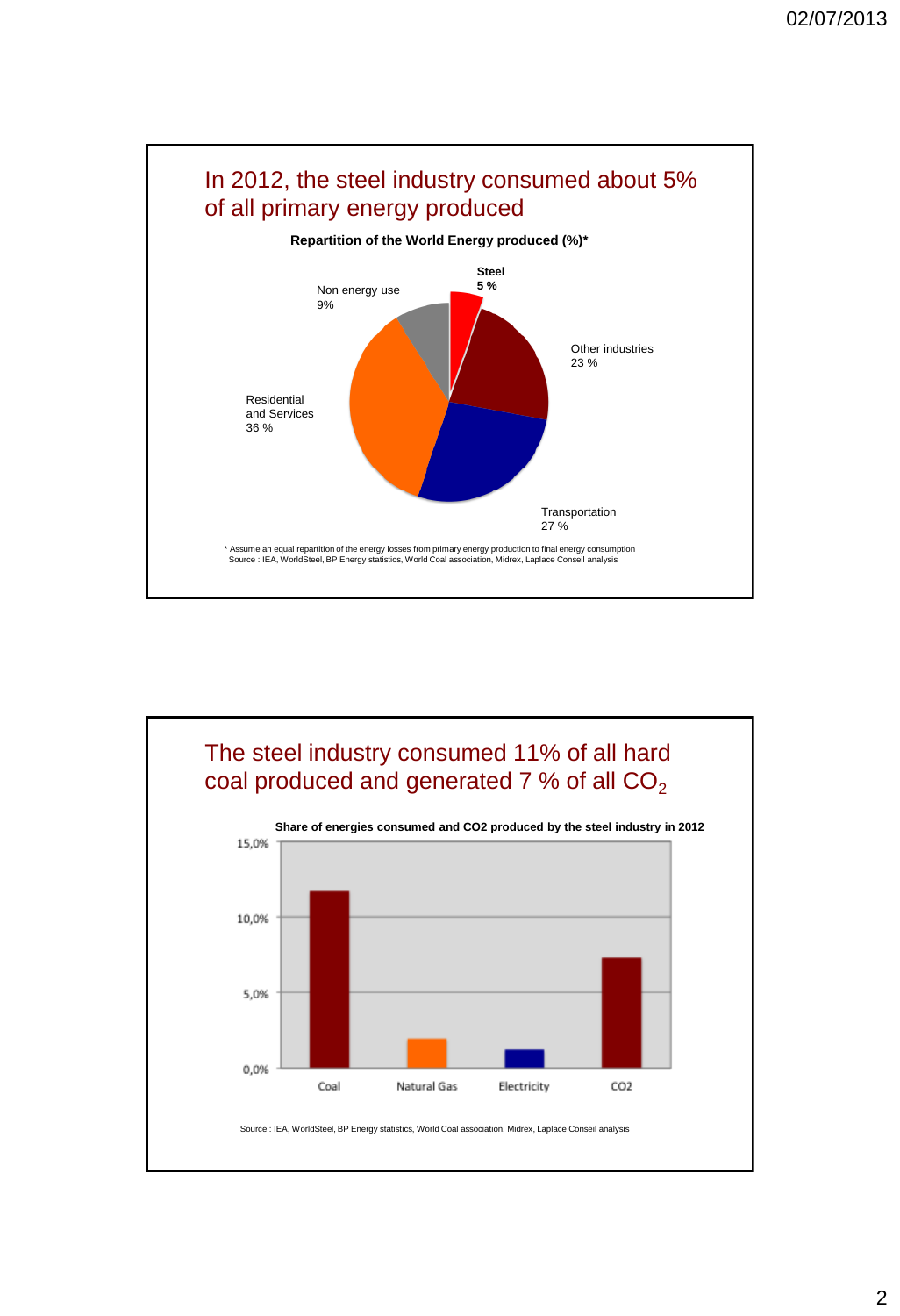

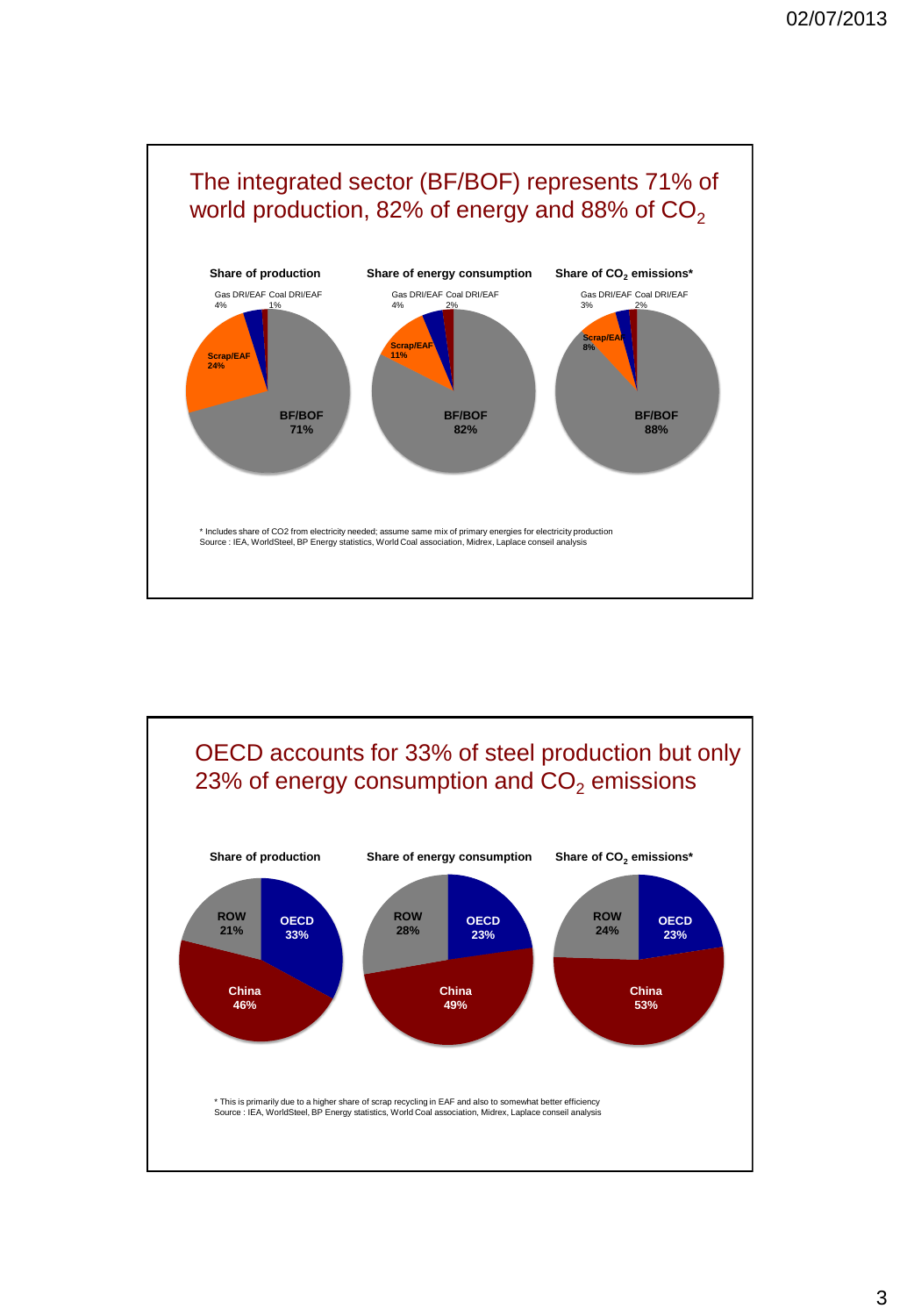

### Social, economic and political reasons explain the differences in minimill production share. In NAFTA, where competition is most intense and industrial policy not favored, new EAF mills, union free, relentlessly push back the integrated mills and will continue to gain share, currently at 59%. Minimills competitive advantage will be further enhanced by the discovery of low priced shale gas that allow economic production of DRI to complement scrap and dilute scrap impurities. In Europe, the situation is more contrasted: In Northern Europe, large historic integrated mills have succeeded to limit minimill growth to 30%, but in Southern Europe of more recent industrialization, minimills command a leading share of 72%. Central Europe (only 40% EAF) is facing the toughest challenge with many Comecon era integrated plants that need major modernization In Japan, Korea and Chinese Taipei, integrated mills effectively own or control most EAF producers and contain their growth at 31% of total production.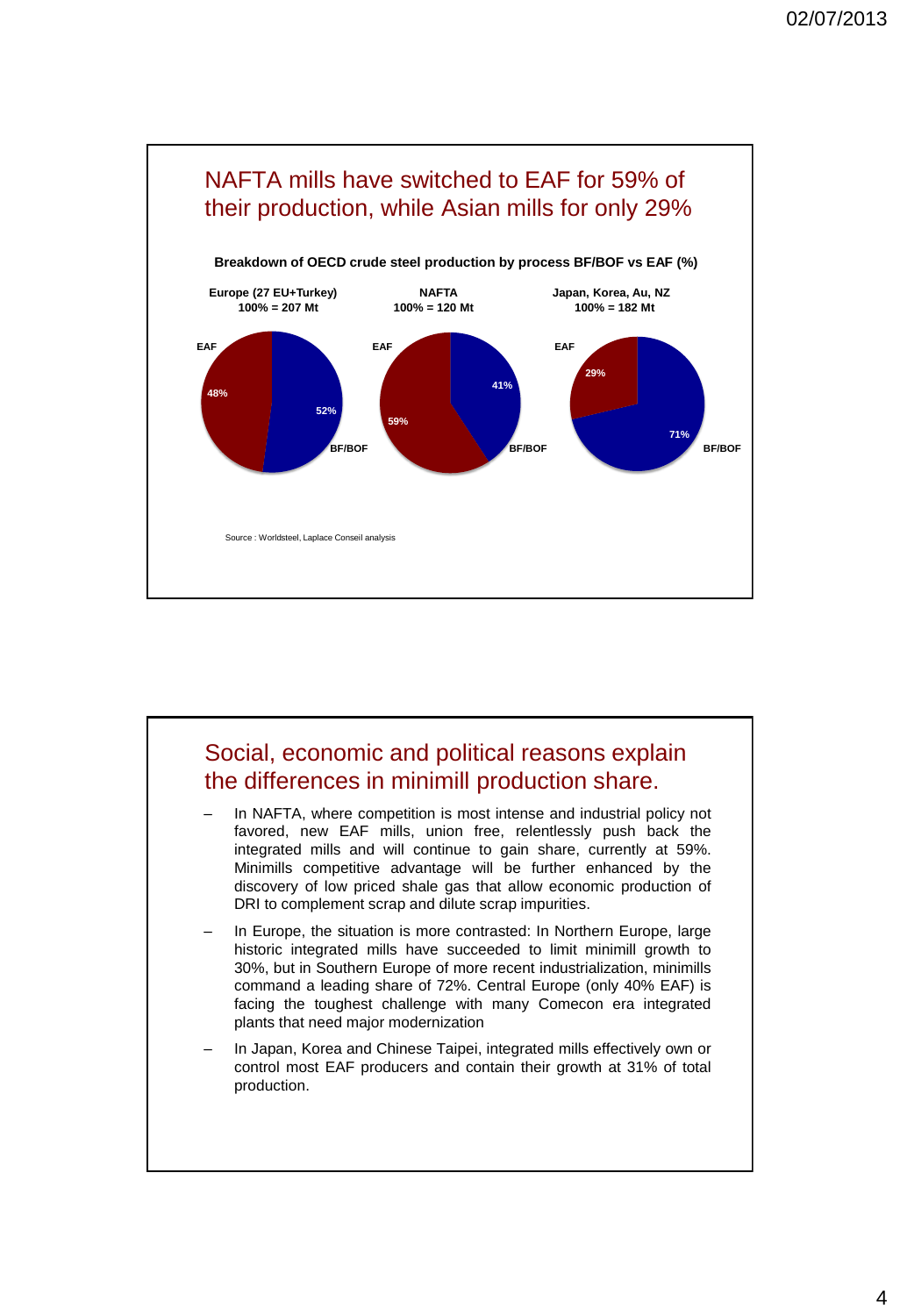

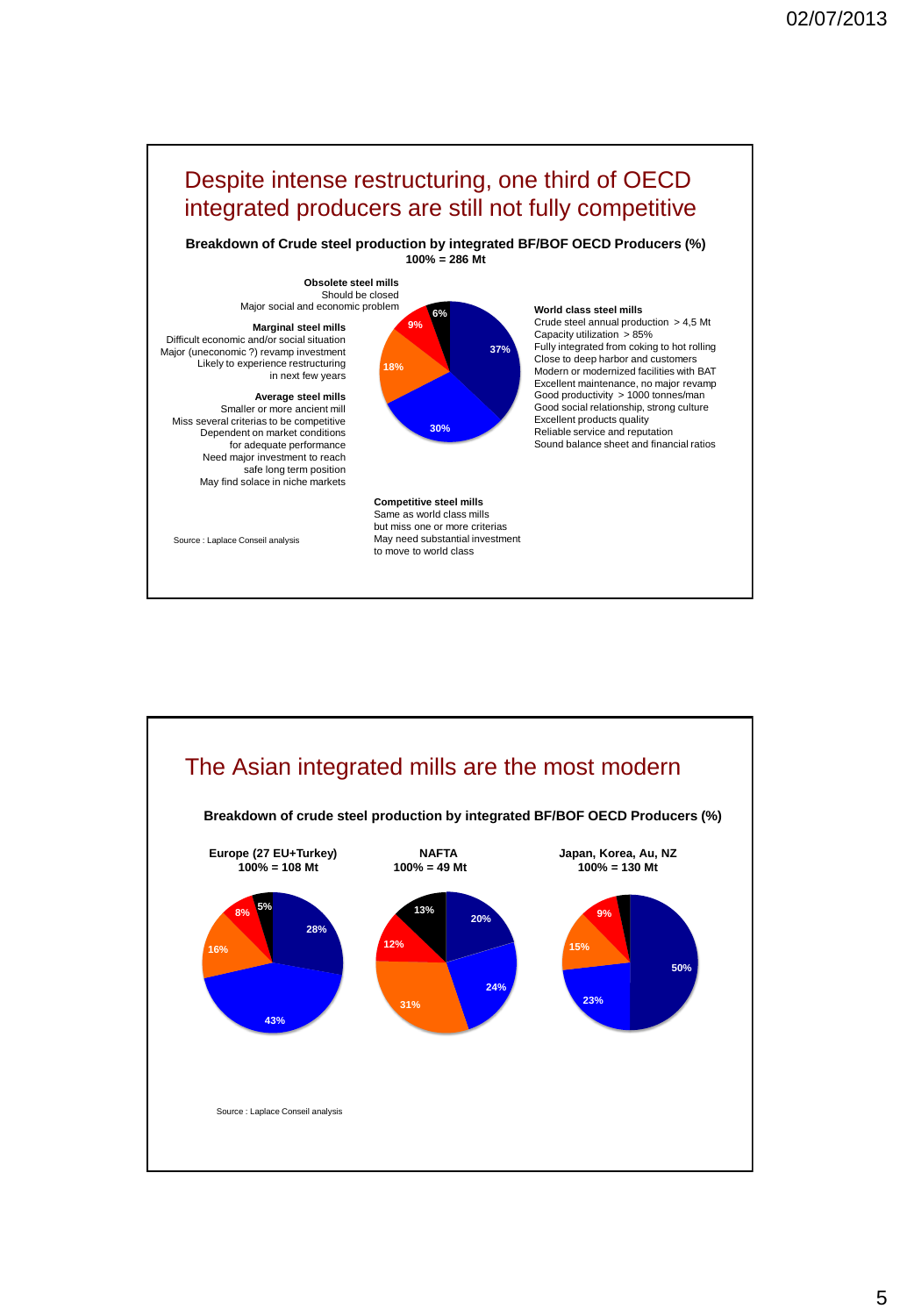

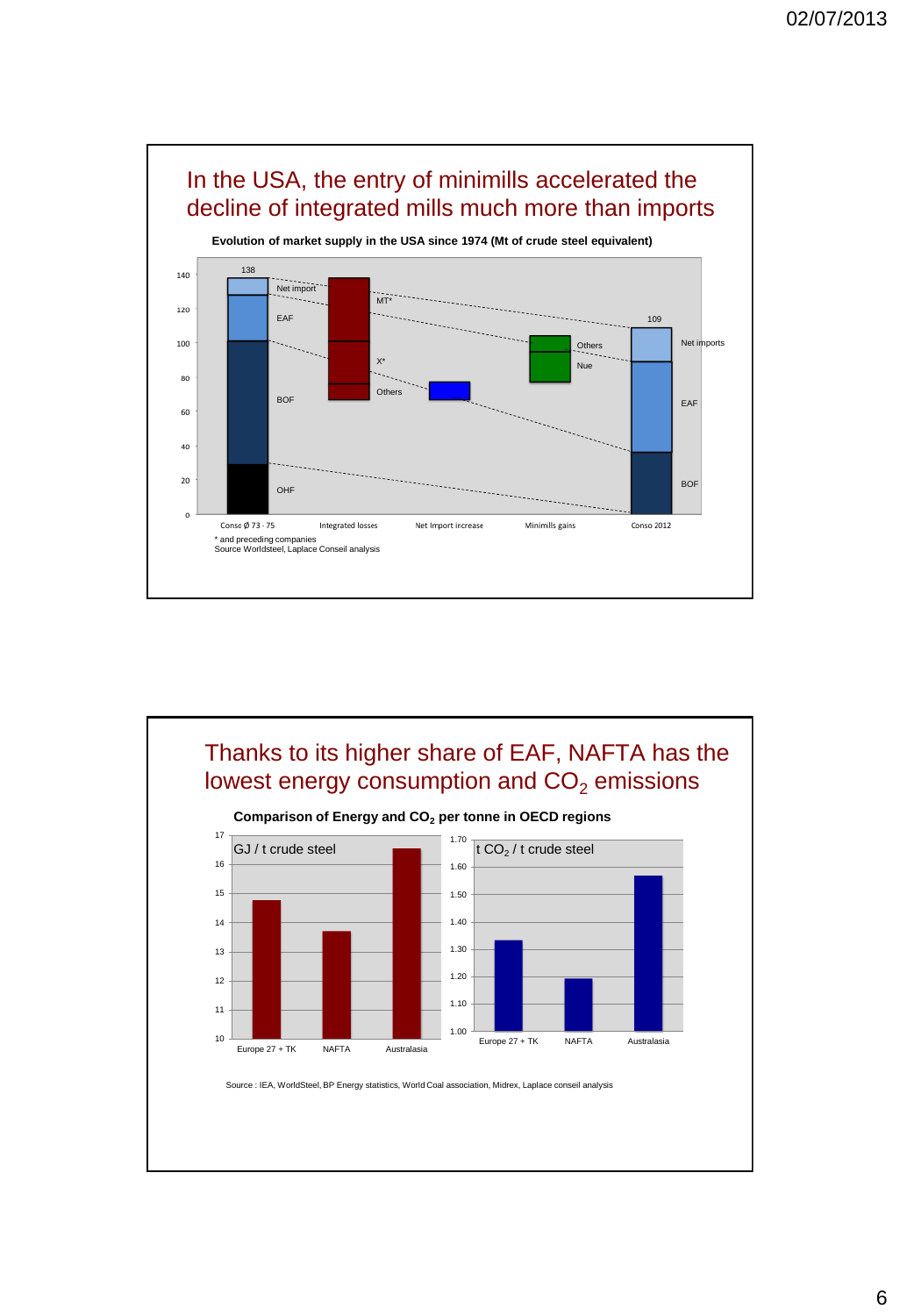# Reducing energy consumption and  $CO<sub>2</sub>$  emissions is vital for the industry, but progress will be difficult

- 1. Improving energy efficiency of existing plants
	- + Indispensible to keep plant competitive and maintain jobs
	- Most « low hanging fruits » already captured
	- Increasing pay-back and financial constraints ; dependent on carbon price

#### 2. Replacing BF/BOF production by scrap/EAF production

- Most efficient method; Proven technology, growing share of possible products
- Imply closing BF/BOF capacity with large job losses and cleanup cost
- Availability of suitable scrap in question; steel quality consideration

#### 3. Replacing coal energy with (shale) gas energy

- Reduce  $CO<sub>2</sub>$  by 40% with DRI as substitute for scrap
- Necessitate cheap gas, only available in OPEC countries and USA
- Imply closing BF/BOF capacity with large job losses and cleanup cost

#### 4. Medium to long term options

- CCS : not yet fully proven; dependent on high carbon price; local acceptability
- Ulcos, Finex, other new processes : not yet proven; necessitate CCS

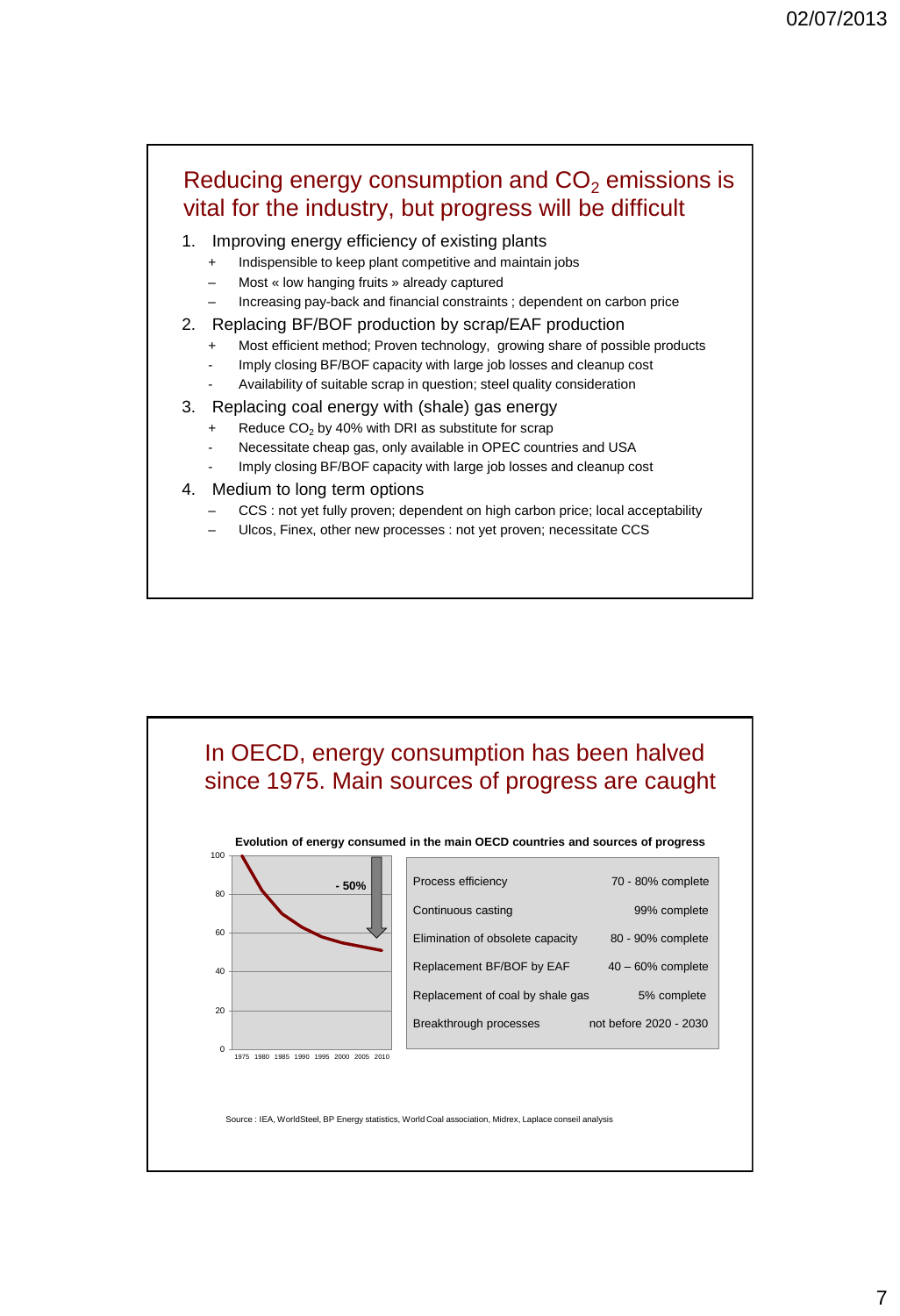

# Several energy saving technologies are currently implemented in the OECD steel industry

|           | Coke dry quenching                                                           | 10% introduced    |
|-----------|------------------------------------------------------------------------------|-------------------|
| ٠         | Sinter plant cooler heat recovery                                            | 20% introduced    |
|           | BF Top gas recovery turbine                                                  | 45% introduced    |
| $\bullet$ | BF Pellet ratio optimization                                                 | 8% introduced     |
| ٠         | BF Injection of H2 rich gas                                                  | 2% introduced     |
| ٠         | BF Top gas recycling                                                         | under development |
|           | <b>BOF Gas recovery</b>                                                      | 25% introduced    |
| ٠         | Semi hot charging in reheating furnaces                                      | 35% introduced    |
|           | Source : BCG Eurofer report, Laplace Conseil analysis for other OECD regions |                   |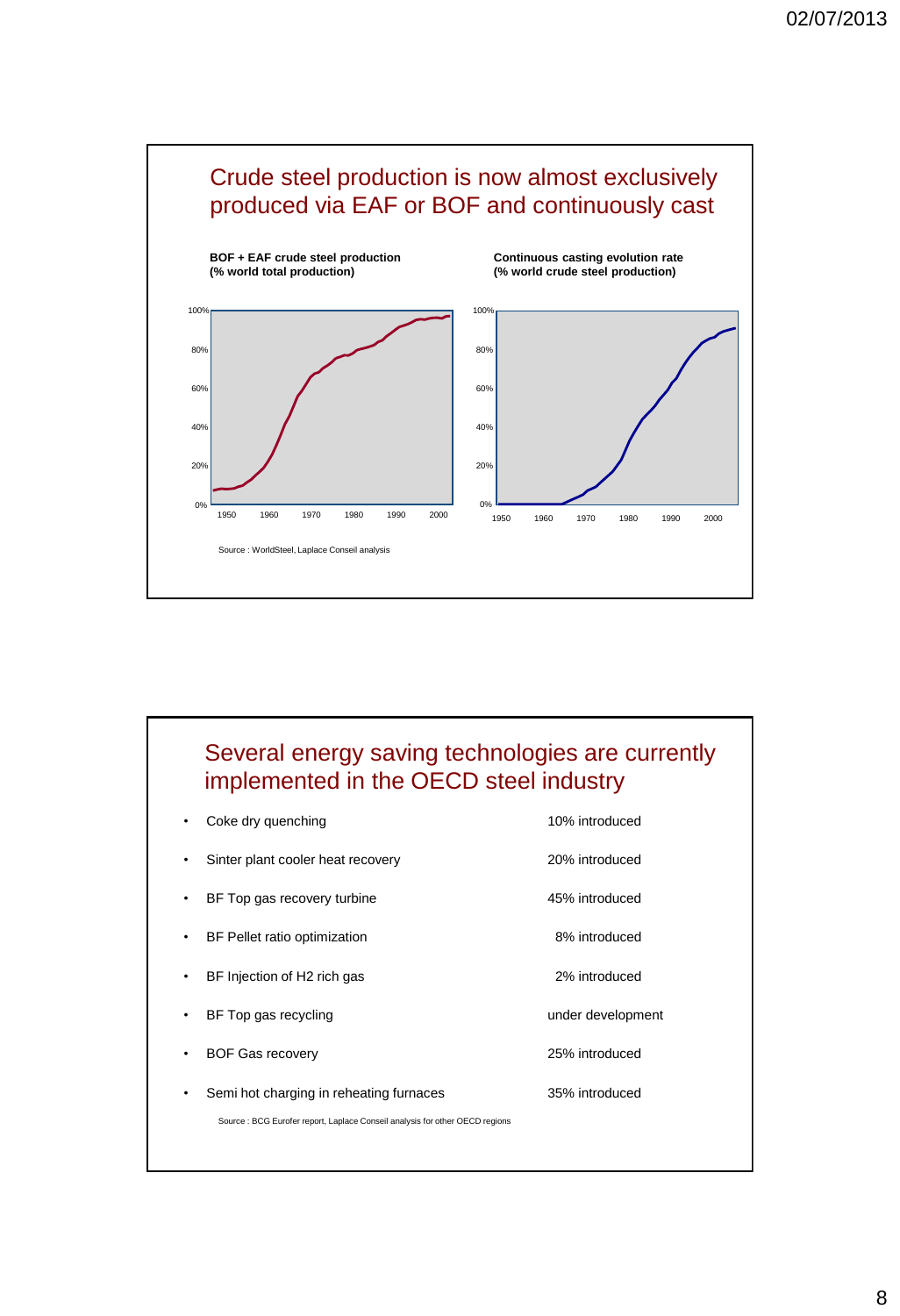

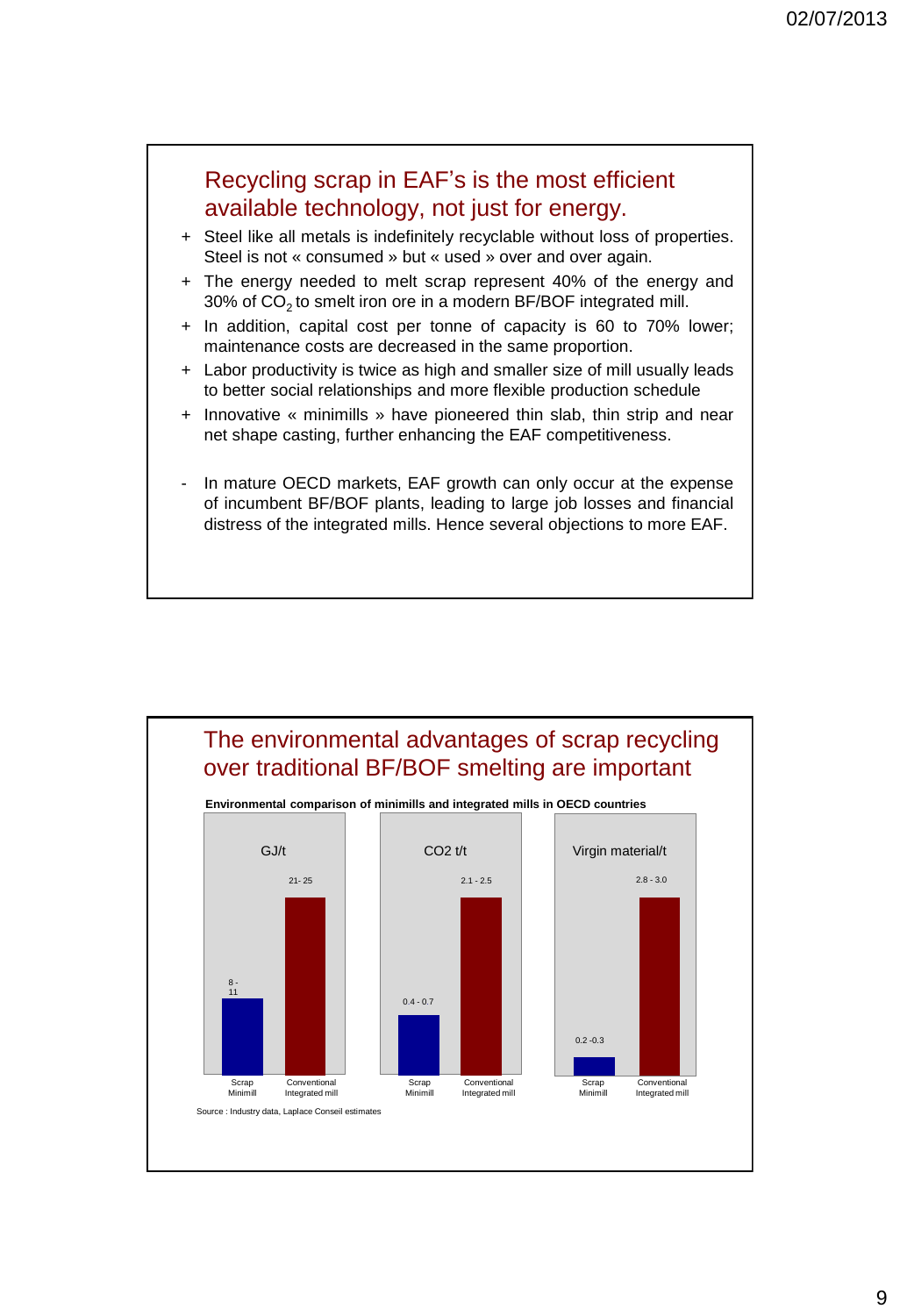

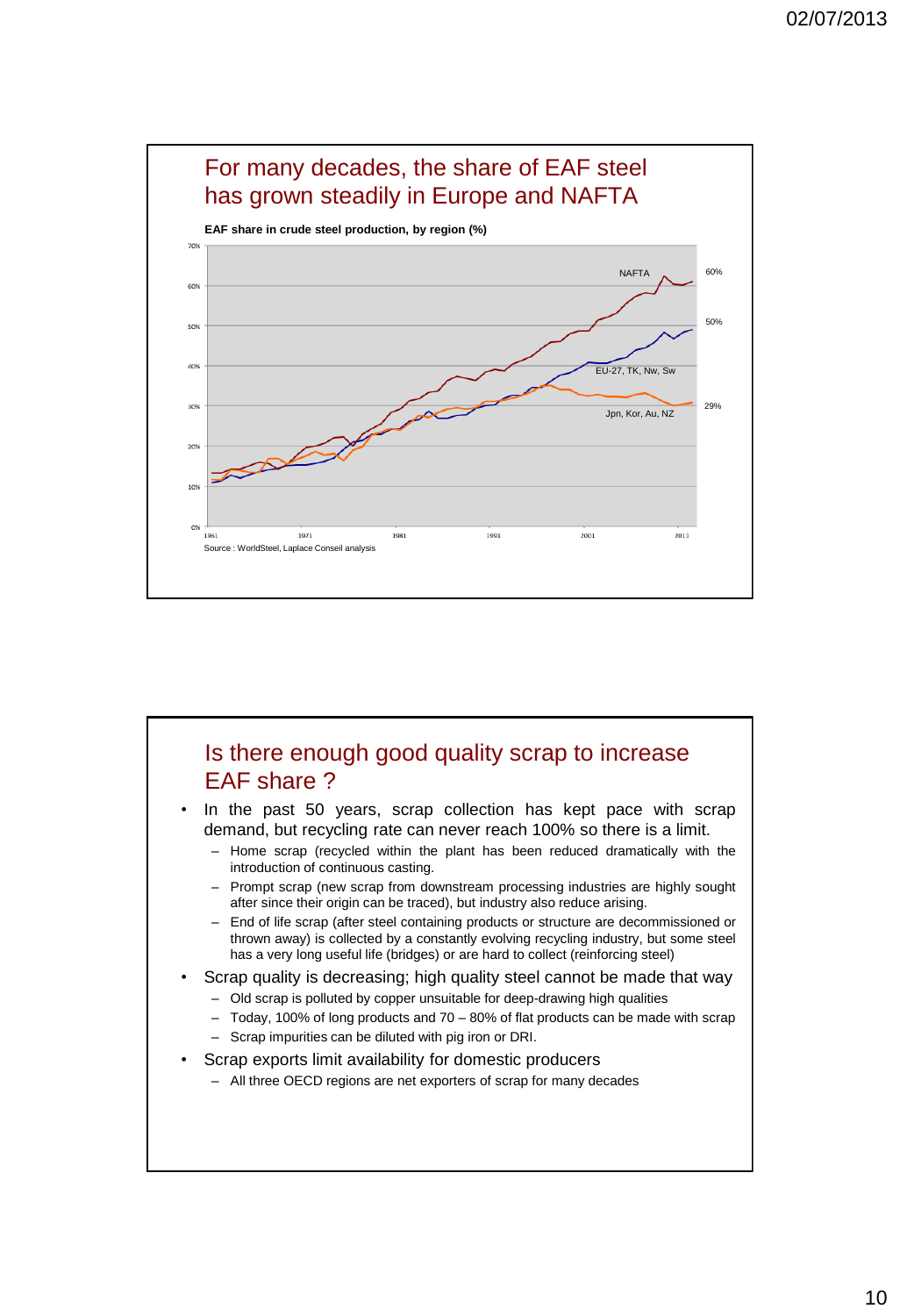

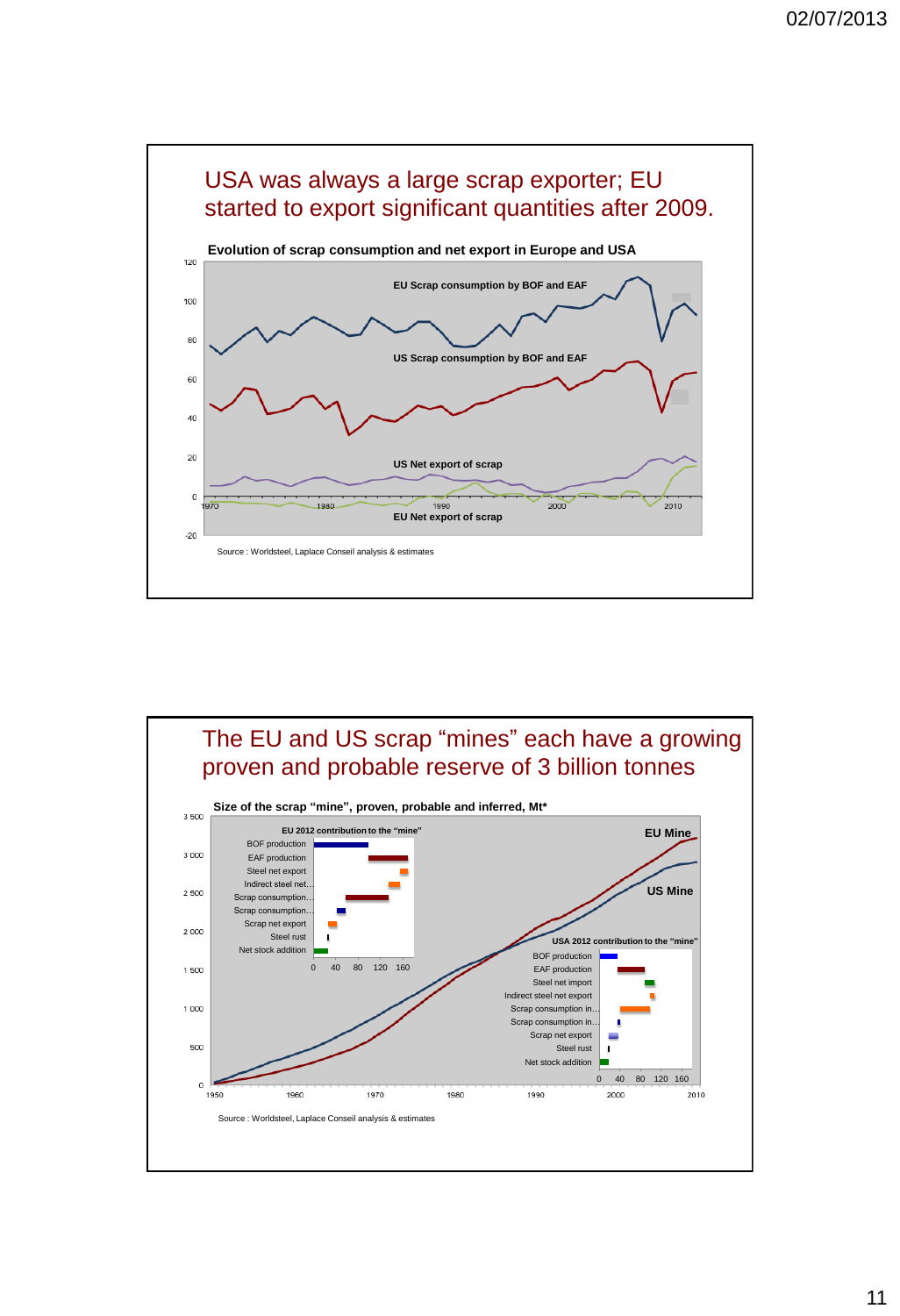## Low priced shale gas is creating an entirely new perspective for the NAFTA steel industry

- The reduction of iron ore into iron needs either CO or  $H<sub>2</sub>$  as reductant
- Coal (coke) is the traditional reducing agent in blast furnace
- Natural gas can replace coal in Direct Reduction Process (DRI)
- Energy efficiency of the two processes is similar, but  $CO<sub>2</sub>$  emissions are significantly lower with natural gas.
- DRI has been produced for a long time in gas rich OPEC countries and is now available in NAFTA region thanks to shale gas production.
- 10 DRI projects are currently under consideration in the US and the first will start in a few month time.
- Considering the overall cost and quality advantage of DRI/EAF process as well as the dynamism of new steel entrants, we expect that half the NAFTA BF/BOF will be replaced in the next 15 years.
- In Europe, gas prices are unlikely to fall in the medium term, so DRI will not be produced soon but will be imported to substitute BF/BOF production. A first project has been announced recently.

## Concerns for the Climate Change has prompted the EU to sponsor an emission trading system

- In 2012, the EU steel industry has accounted for 5% of all EU emissions. Emissions have been reduced by 14% since 1990.
- This is due to a 4% reduction in specific emissions (T CO<sub>2</sub> / T steel) by the integrated industry and a 32% reduction by the minimill sector coupled with an increase from 28% to 49% of the minimill share of production.
- While there is still progress to be made to reduce specific emissions, it is generally accepted that many plants are using best available technologies (BAT) and that further improvements are hard to justify on economic term, especially with the current low value for the carbon offset. In short, the ETS faces difficulties in inducing further improvement in the steel industry while generating concerns for accelerating delocalization of the industry.
- The best opportunity to further reduce the carbon footprint of the industry is to accelerate the switch from BF/BOF to Scrap/EAF.
- This structural change would of course create major social disruptions and has sparked a lively debate on ETS impact, but also about scrap availability and quality, carbon leakage, scrap export restriction, etc.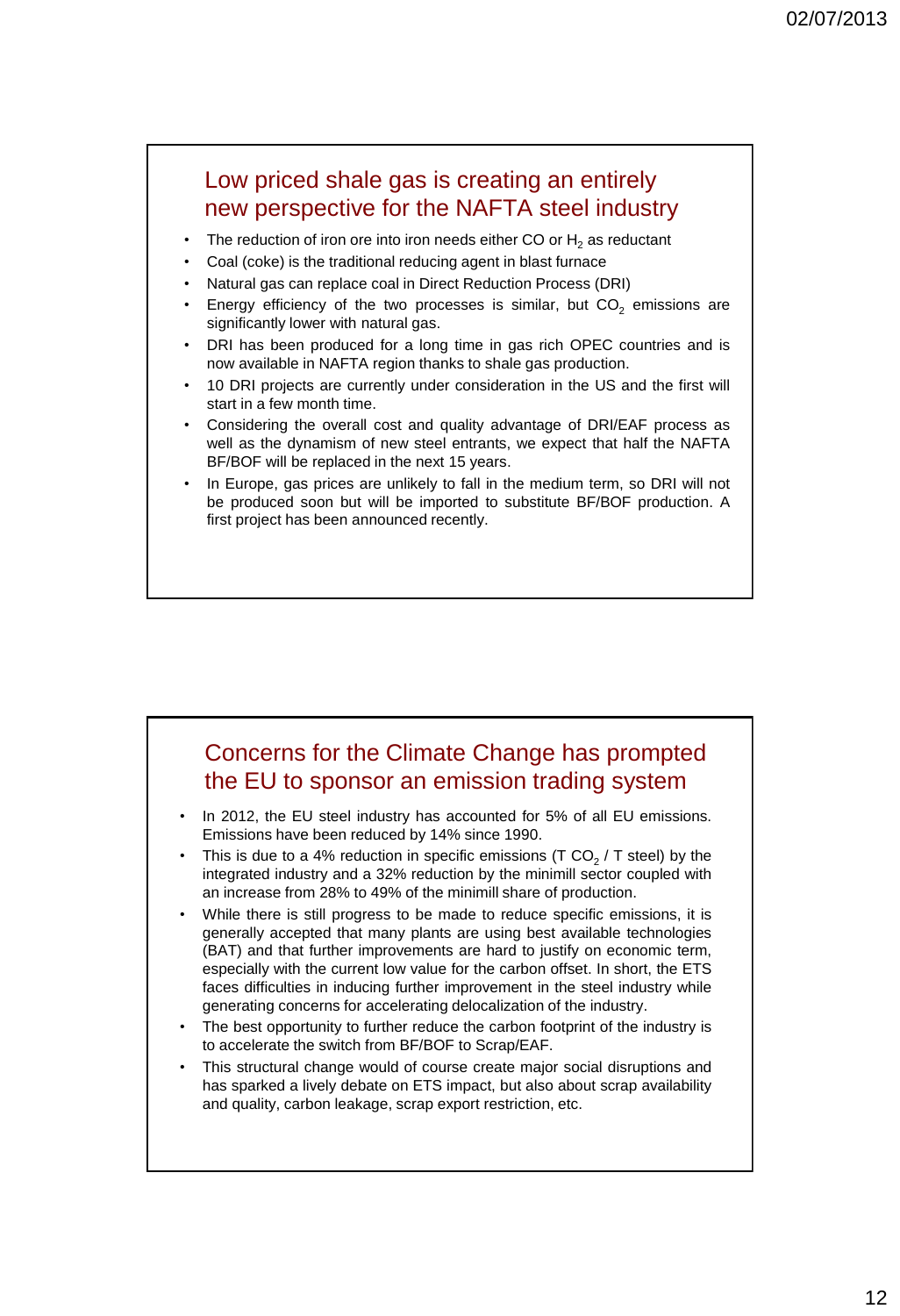

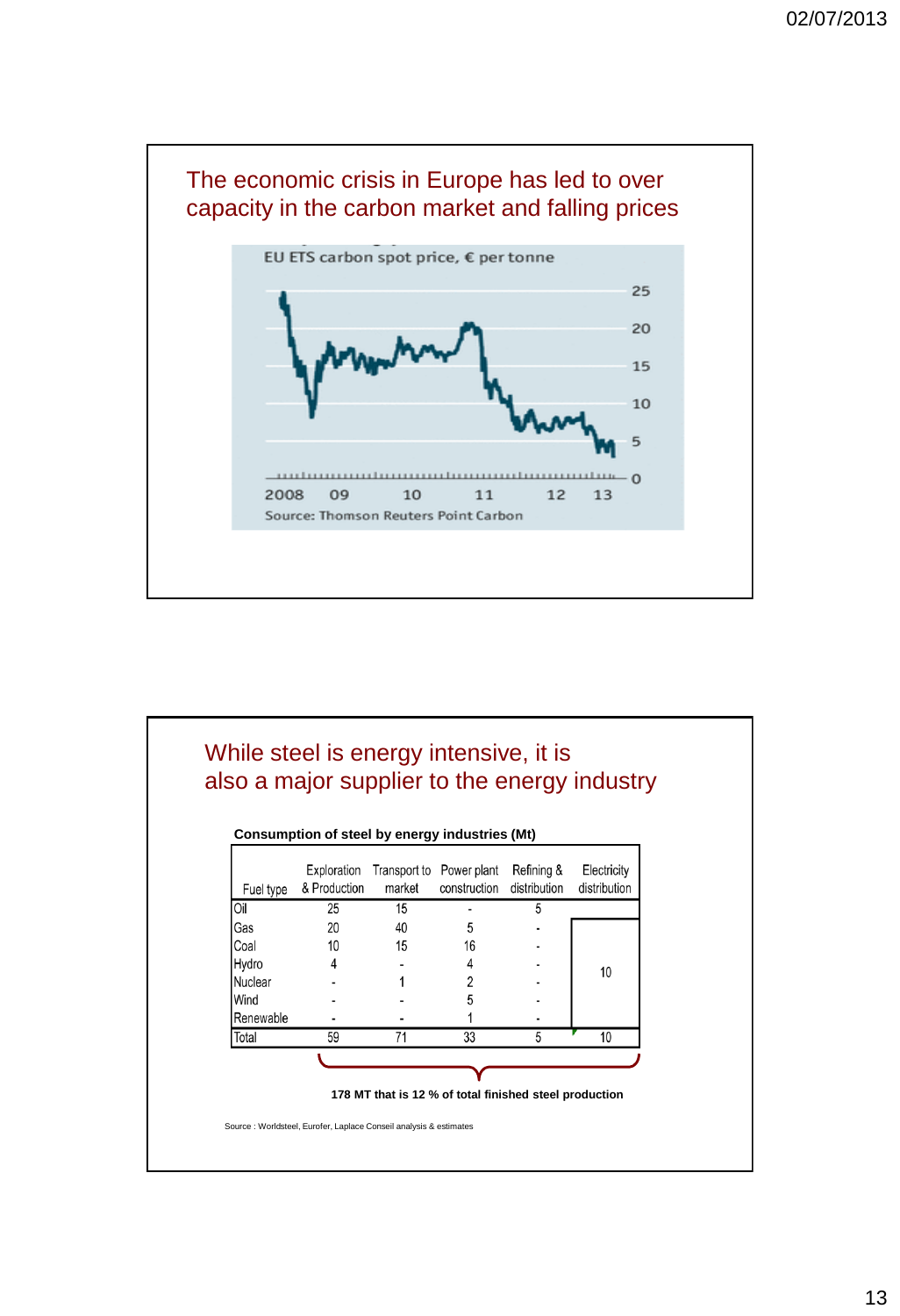